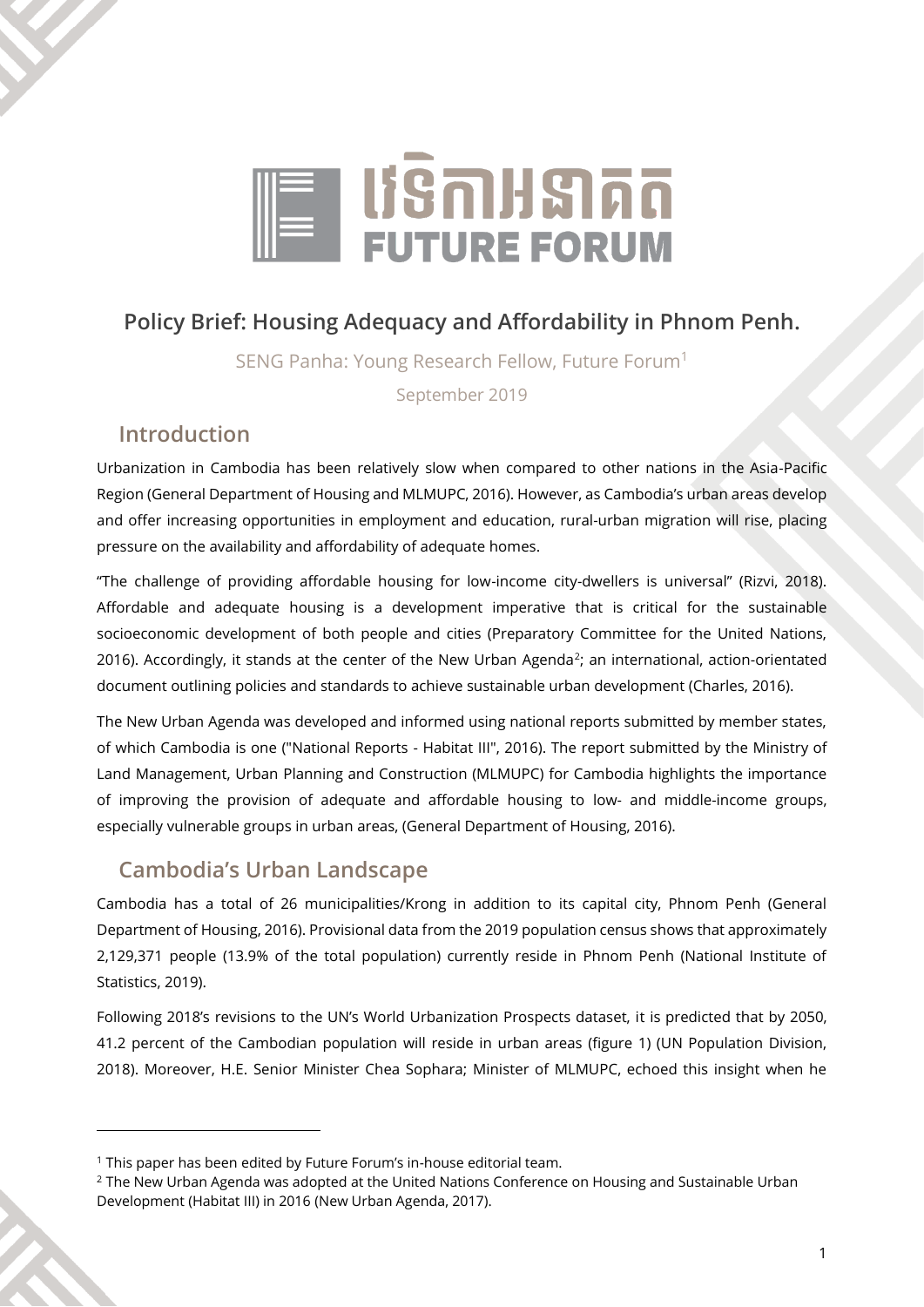announced at the 2017 National Housing Forum that "Cambodia's urbanites would increase from 4.4 million in 2014 to 7.92 million in 2030" (Habitat for Humanity Cambodia, 2017).



Figure 1: Rural/Urban Divide (and projection from 2019-2050)

Source: UN Population Division, (2018)

## **Key Drivers of Rural-Urban Migration**

Rural-urban migration is being driven by the growth in the urban economy (Ministry of Planning, 2012), where greater economic opportunities are drawing more and more people from rural areas. Figure 2 depicts the key drivers of Cambodia's rural-urban migration.





Source: Ministry of Planning, National Institute of Statistics 2012

As depicted, employment is the primary driver behind Cambodia's rural-urban migration. More specifically, employment opportunities in garment factories, the construction industry, and the service sector have the

<sup>&</sup>lt;sup>3</sup> CRUMP allowed multiple answers; therefore, percentages do not add to 100.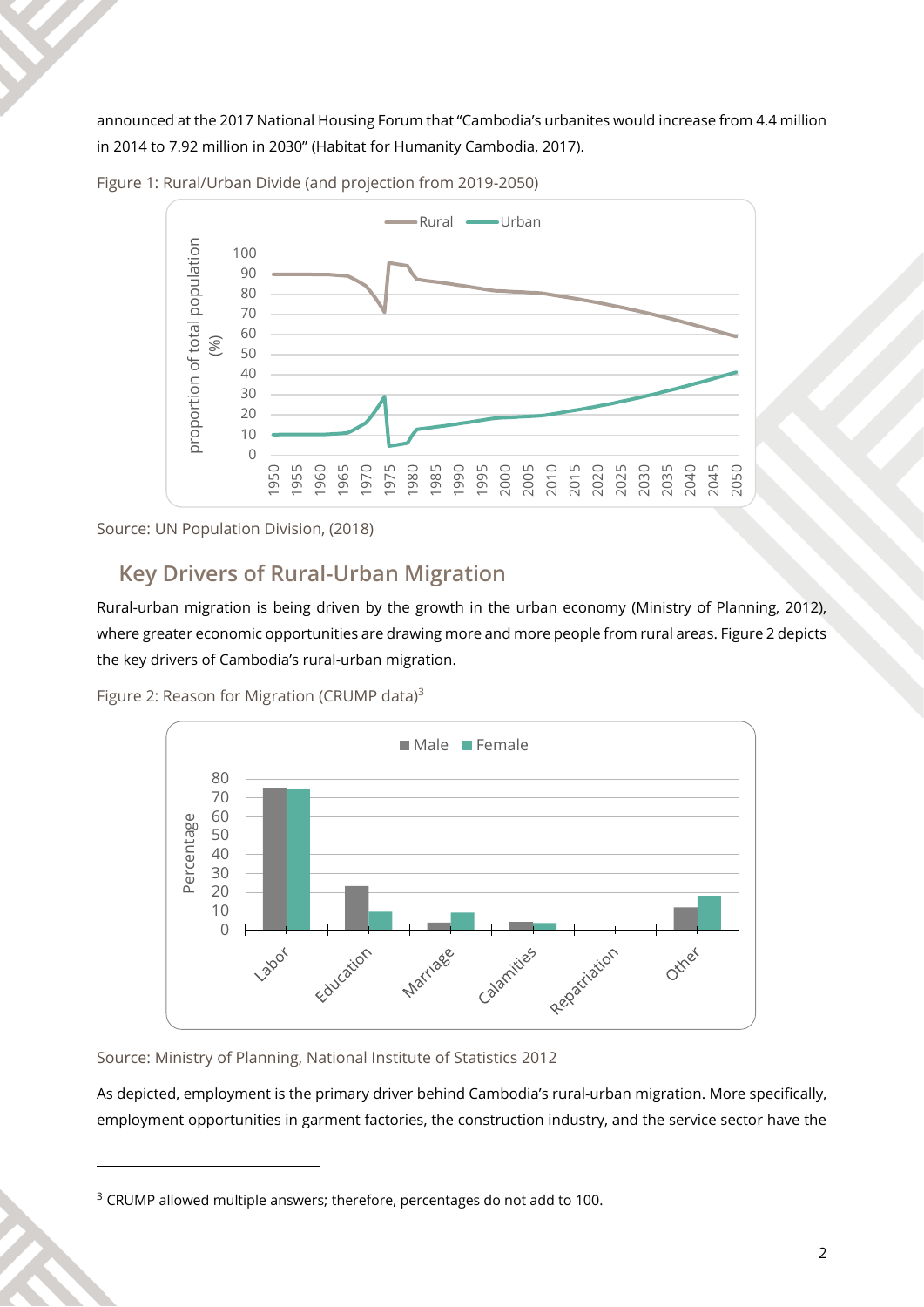largest pull for many migrants (National Institute of Statistics, 2019). As the majority of these opportunities are situated in and around Phnom Penh, it is unsurprising that over half of all rural-urban migration flows into this capital city (figure 3). Additionally, given employment opportunities is the major driver, it is also unsurprising that rural-urban migration in Phnom Penh is most prevalent with the productive labour force, aged between 20 to 54-year olds (National Institute of Statistics, 2017).



Figure 3: Destination of rural migrants<sup>4</sup>

Source: Ministry of Planning, National Institute of Statistics 2012

With rural-urban migration expected to continue increasing (UN Population Division, 2018), planning and financing to ensure sufficient supply of adequate, affordable housing is, and will continue to be, paramount.

#### **Access to Housing for All: Meeting SDG Targets**

The universality of the adequate housing challenge is captured in goal eleven of the United Nations Sustainable Development Goals 2030 (UN SDG 2030): sustainable cities and communities. Target one explicitly outlines the global requirement to "ensure access for all to adequate, safe and affordable housing and basic services and upgrade slums" (UN, 2018).

Despite a declining number of slums in developed nations, globally the number of people living in slums is expected to continue rising, driven by the reality that 95% of urban growth in the coming years will occur in developing nations (UN, 2018). Meeting the SDG target presents a major challenge for developing nations in particular who suffer from a low initial stock of adequate and affordable housing units, weaker financing opportunities to fund new construction, and a larger quantity of low-income citizens ("AESOP Annual Congress: Planning for Transition", 2019).

In Cambodia, UN-Habitat (2017) has noted that slums in urban areas decreased from 79 percent in 2005 to 55 percent in 2015. Despite this decrease, urban planning and investment in adequate housing has failed to keep pace with rural-urban migration, resulting in an insufficient supply of appropriate housing; in 2013,

<sup>4</sup> It has been noted that a rounding error totalling 0.1% seems to have occurred in the original report.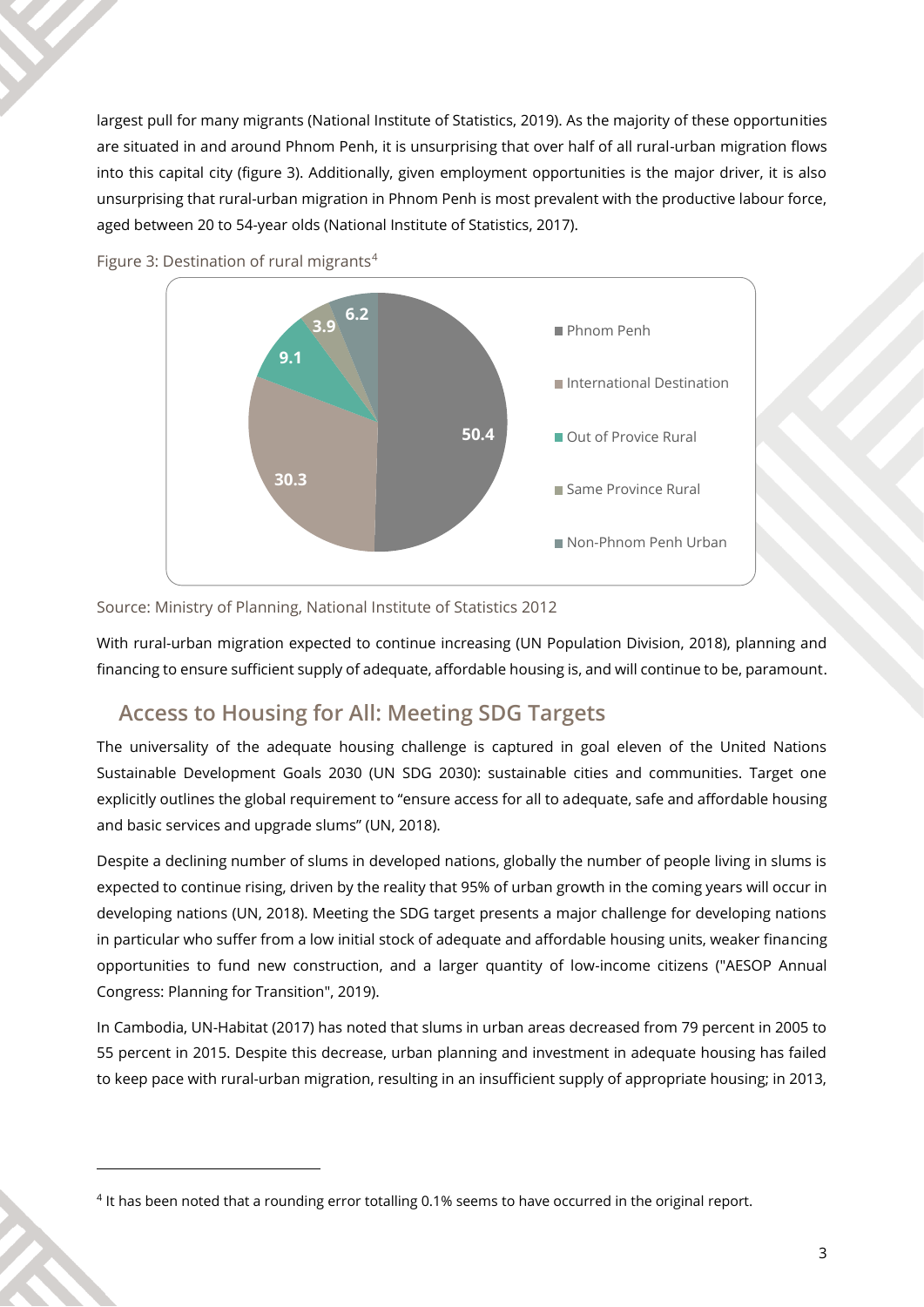34,000 inhabitants of Phnom Penh were recorded as living in slum-like conditions (General Department of Housing, 2018).

One of the more daunting challenges of urbanization has been the provision of adequate housing that people can afford (UN HABITAT, 2015). Currently, only 10 percent of urban dwellers in Phnom Penh can afford average housing market prices of between USD 50,000 to 80,000 (General Department of Housing, 2018). As such, informal settlements are becoming common, and may continue to rise in the absence of sufficient action to address the lack of supply of affordable homes.

H.E. Senior Minister Chea Sophara; Minister of the Ministry of Land Management, Urban Planning and Construction said at the National Housing Forum in 2017 that "Cambodia's municipalities really needed an additional 1 million housing units; therefore, on average 50,000 housing units must build each year for response to housing demand in 2030" (Habitat for Humanity Cambodia, 2017).

# **Ensuring Sufficient Supply of Adequate and Affordable Housing in Phnom Penh**

During 2001 and 2002, the United Nations Economic and Social Commission for Asia and the Pacific (ESCAP) provided the Ministry of Land Management, Urban Planning and Construction with technical assistance in the area of low-income housing. This was later translated into a National Housing Strategy Paper (OHCHR, 2006), and resulted in an agreement between the United Nations Development Programme, UN-Habitat, ESCAP and the MLMUPC to formulate the National Policy on Housing. This policy was approved by the MLMUPC in 2014. The National Policy on Housing proposed policies in the areas of housing finance, institutional organization, standards for land development and building construction, and development of housing programmes as an element of master plans (MLMUPC, 2014).

The aim of the National Policy on Housing is to ensure all Cambodians can gain access to adequate housing, particularly in urban areas (MLMUPC, 2014). Lacking incentives for investment from private firms, however, has resulted in slow delivery of adequate housing. In response, the Royal Government of Cambodia released a National Policy on Incentivization of Adequate Housing in 2018, which included tax and regulation incentives to private construction firms on low cost housing investment (no more than 20km outside of Phnom Penh), in an effort to increase supply (General Department of Housing, 2018).

As highlighted by the World Bank (2015), the success of future cities is contingent upon the positioning of housing at the center of national urban agendas. Cambodia's National Housing Policy provides a crucial point of reference for the promotion of inclusion and equality of opportunity in the urban development process.

The next section of this brief outlines the core barriers to supply that must be prioritized in the agenda moving forward.

## **Cambodian Adequate Housing. Barriers to Supply**

Land Affordability: Land prices are higher in the city centre than they are in districts located in the outskirts of Phnom Penh, and this trend is increasing (Vireak, 2019). This itself is driving both the expansion of the capital and the increasing distance of affordable housing projects to the city's outskirts. For example,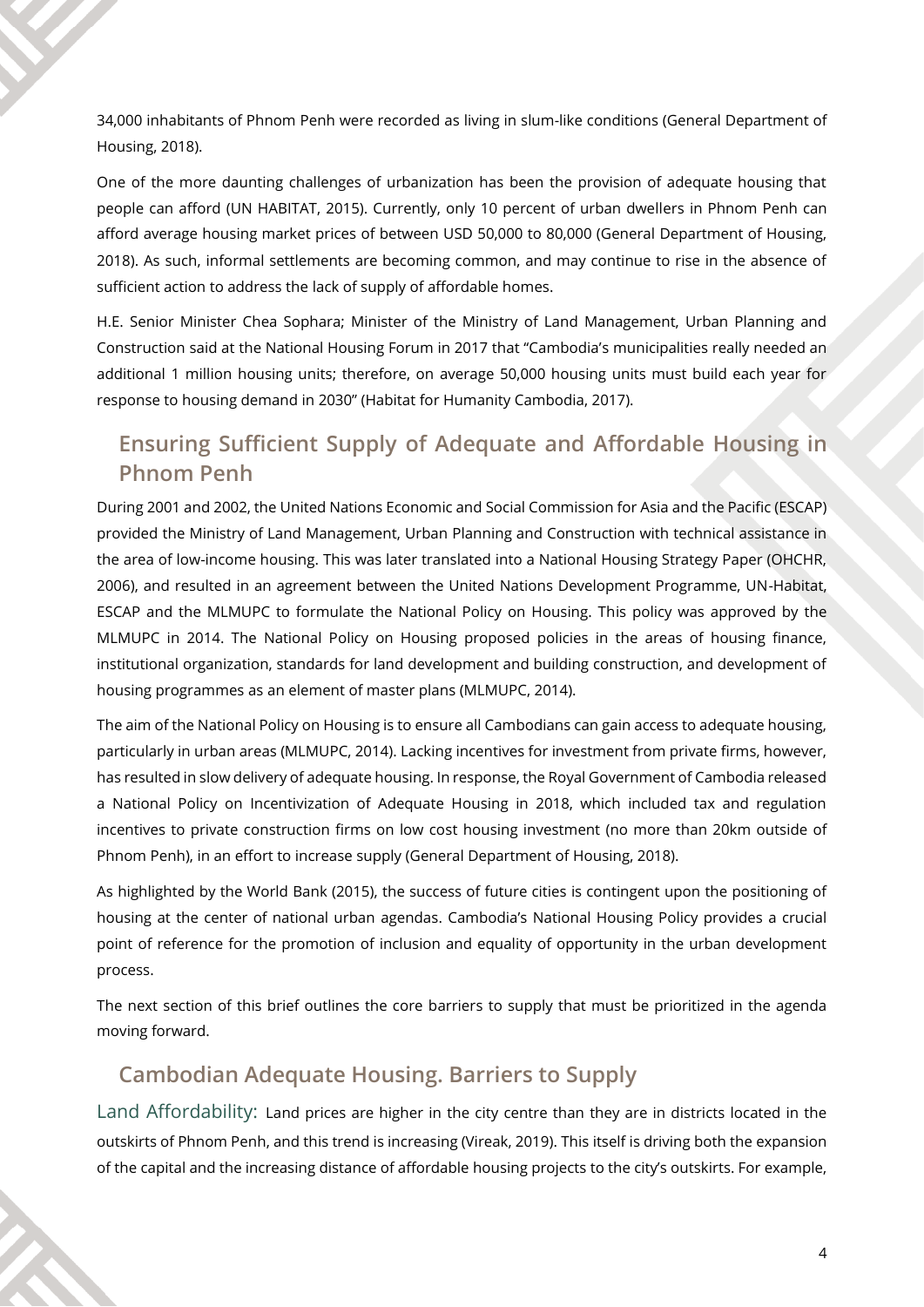the Worldbridge Home and Bun Ches Group developments are based eighteen kilometers from Phnom Penh's centre. This presents a challenge of distance to employment opportunities for residents.

As noted by Rapelang, Nel and Stewart, (2017) where households were located near areas of employment and livelihood opportunities, their prospects for economic success were significantly enhanced. However, when places of work were separated from places of residence by a long distance, or by an inefficient transportation system, households may spend a disproportionate amount of time and money on travel, and poverty levels will be exacerbated. Where current infrastructure is unable to cope with consistently increasing commuter traffic, this distance can become problematic, with regards to personal time wasted, lost productivity, and increased pollution (Sahmakum Teang Tnaut, 2017).

Transport Infrastructure: While efforts are being made, traffic and congestion remain a considerable issue for daily commute in Phnom Penh (Narim, 2019). Accordingly, the provision of suitable transport infrastructure is crucial for ensuring that adequate housing can be developed on the outskirts of the city, where land prices are lower (Realestate.com.kh, 2017).

Due to the negative effects of urban sprawl on existing road infrastructure, other methods of transport infrastructure should be prioritized. Public transportation should become a priority of focus. Rail systems (skytrains, trainlines, subways) are one possibility, as they offer faster commuting times, personal cost savings, and help reduce congestion on the already stressed roads.

Feasibility studies for a skytrain from Phnom Penh International Airport to Morodok Techo National Stadium are currently in progress, with the aim of easing traffic conditions during SEA Games 2023 in Phnom Penh. The line is intended to be 18 kilometers, where the Japan International Cooperation Agency (JICA) is expecting to spend approximately \$800 million USD (Sokhorng Cheng, 2018).

In addition to this project, the Ministry of Public Works and Transport also have skytrain project plans that will be positioned along major boulevards in Phnom Penh (Thak, 2017). These are anticipated to reduce traffic congestion and road accidents, and modernize the city; however, connectivity to affordable housing projects should become a feasible priority for such projects, as it is an inclusive policy capable of enhancing the ability of low- and middle-income groups to gain access to adequate and affordable housing without sacrificing the opportunities facilitated by Phnom Penh city centre.

Existing Utilities and Services**:** In addition to transportation concerns, the outskirts of Phnom Penh typically lack quality utility services; clean water, adequate sanitation facilities, and regular waste collection (Sahmakum Teang Tnaut, 2018). Additionally, there are comparatively fewer employment opportunities and lower access to education and hospitals than in the city (World Bank, 2017).

Upgrading local utility connections (electricity, clean water, sanitation, waste collection), and access to services such as hospitals, schools and public transportation, can encourage private construction investment in areas with more affordable land prices (and as a result, more affordable homes).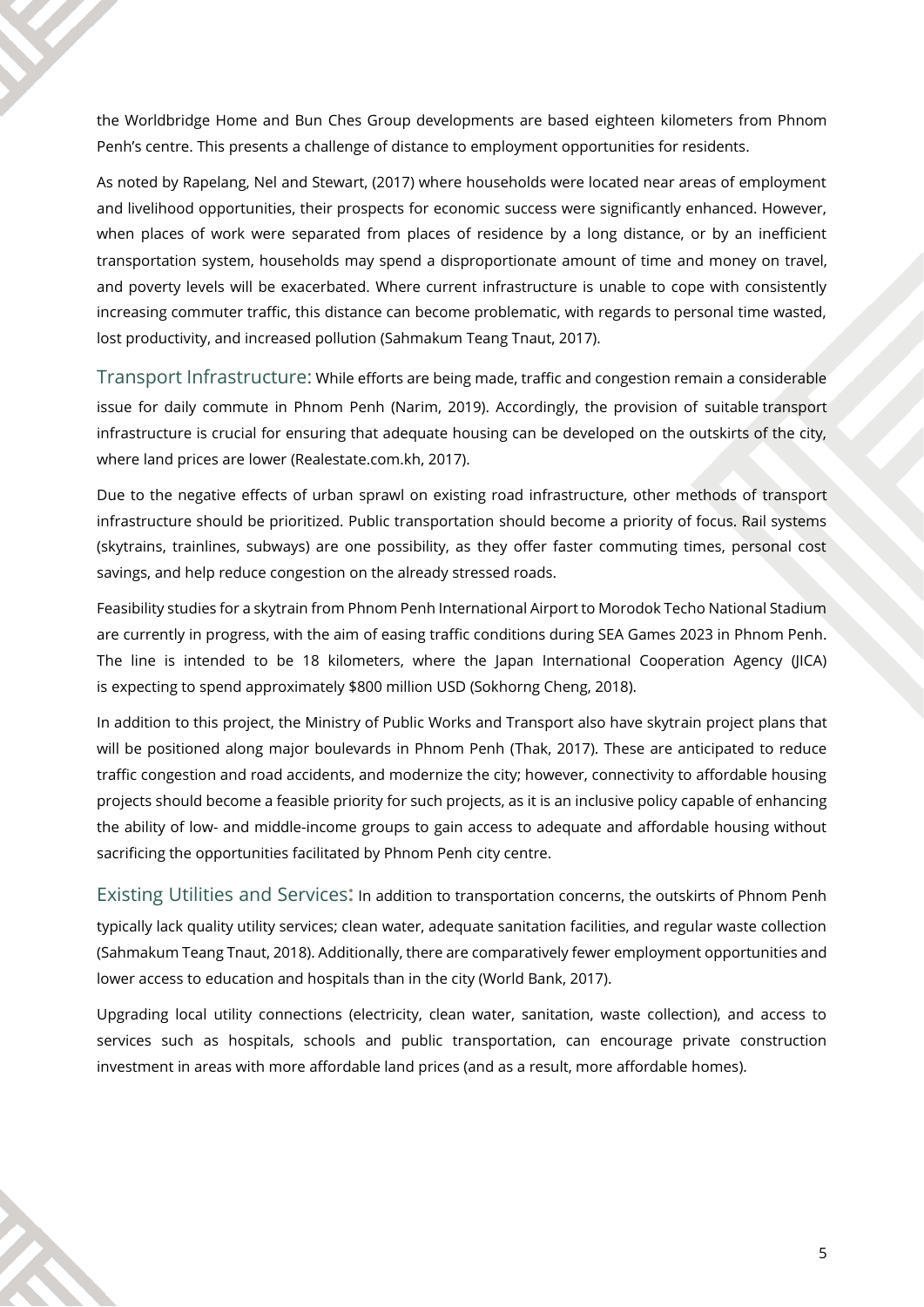The WorldBridge Home Project, for example, lacks proximity to early childhood education centers and primary schools. Currently, residents must commute to Krong Takhmao, eight kilometers away; a problematic distance for children, especially if traveling alone or at night.<sup>5</sup>

To address current gaps in the availability and adequacy of such utilities and services, NGOs and IOs have a crucial role to play, both in terms of knowledge capacity and financing projects. For example, UN-Habitat, Asian Coalition for Housing Rights Cambodia, and Habitat for Humanity Cambodia are working towards a common goal in partnership with the government in ensuring adequate living conditions for lower-middle income groups. The National Policy on Incentivization of Adequate Housing, however, has recently lacked discussion and fact-finding collaboration with other NGOs and IOs. The Royal Government of Cambodia should utilize this network of willing and able national and international NGOs and IOs to assist in the provision, upgrading, and maintaining of key utilities and services, particularly in the immediate and near future.

# **Conclusion and Policy Recommendations**

Housing is a significant socioeconomic asset; it offers opportunity, dignity, and peace of mind. Phnom Penh's economic growth has motivated increasing rural-urban migration (Ministry of Planning, 2012) and construction of affordable housing, however, this has not kept pace with demand, resulting in an increasing number of informal settlements in Phnom Penh (General Department of Housing, 2018).

Public-Private Partnerships, transportation, and public services facilities are acknowledged in the National Policy on Incentivization of Adequate Housing. They are understood as key to incentivizing private investment in adequate and affordable housing. However, the World Bank's "Urban Development in Phnom Penh" report argued that transport infrastructure still requires upgrading as traffic volume increases; moreover, per-urban areas still have insufficient access to public services. Nothing these realities and the prior discussion above, this paper makes three recommendations:

1. First, in line with the government's current approach, Public Private Partnerships (PPPs) should be the core model for developing adequate and affordable housing. PPPs are public investment agreements between the Royal Government of Cambodia and one or more private firm for building, rehabilitating and management public infrastructures or services (Ministry of Economy and Finance, 2016). Table 1 provides an example of three such projects around Phnom Penh.

| Total<br>Investment<br>(SUSD) | Ha.<br>land | No. Units<br>constructed | Price per one<br>unit (\$USD) | <b>Affordable Housing</b><br>Location | <b>Distance</b><br>from Phnom<br>Penh (Km) |  |  |  |  |
|-------------------------------|-------------|--------------------------|-------------------------------|---------------------------------------|--------------------------------------------|--|--|--|--|
| <b>World Bridge</b>           |             |                          |                               |                                       |                                            |  |  |  |  |
| 60 million                    | 24          | 2.297                    | 25,000-30,000                 | Saang district, Kandal<br>Province    | 18                                         |  |  |  |  |
| <b>Bun Ches Group</b>         |             |                          |                               |                                       |                                            |  |  |  |  |

Table 1: Public-Private Partnership Projects for Affordable Housing.

<sup>&</sup>lt;sup>5</sup> The WorldBridge Home developer does, however, have plans to begin operating a bus service to overcome this issue (Spiess, 2019).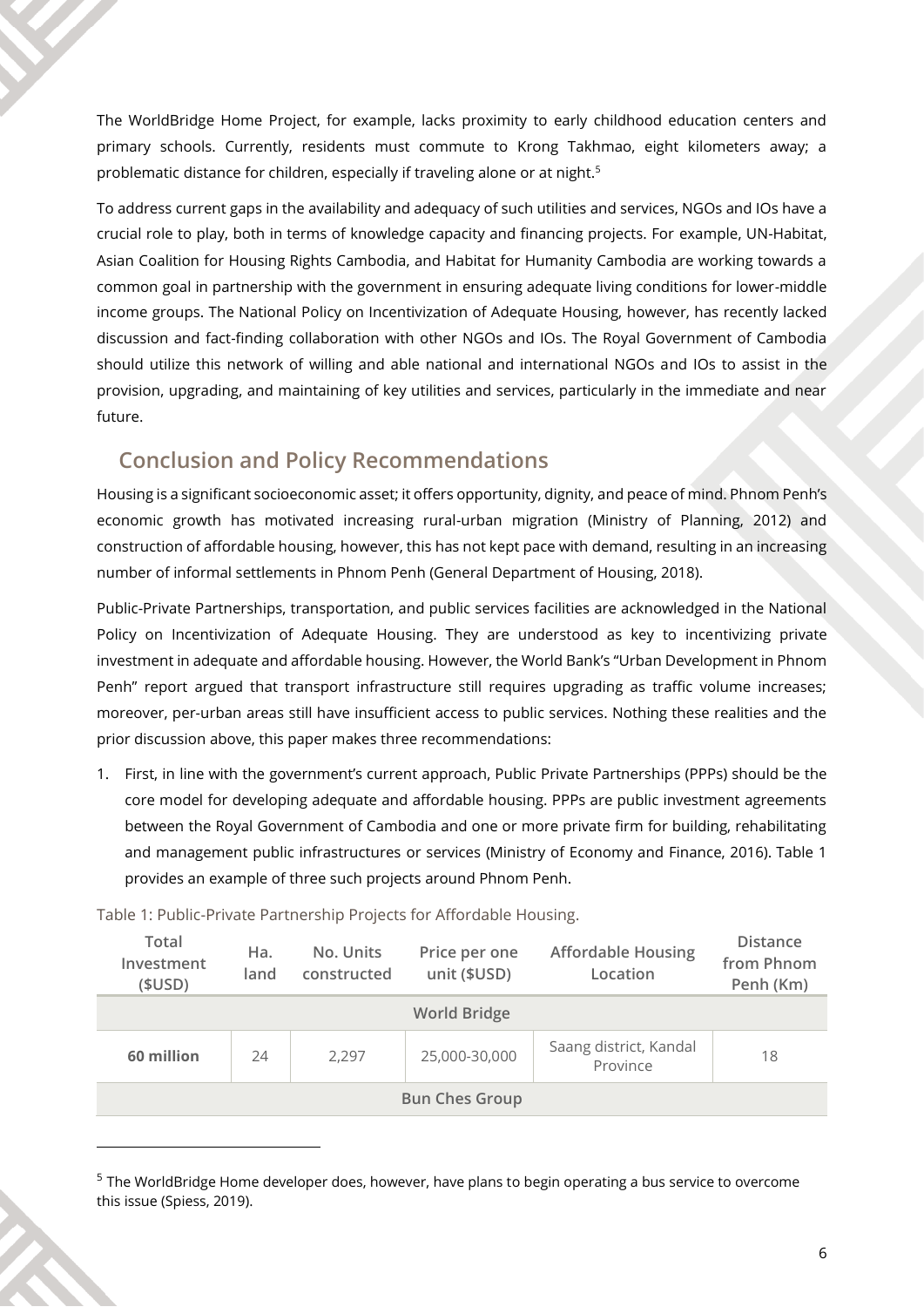| 88 million        | 82  | 5,340 | 23,500-24,800 | Ponhea Leu district,<br>Kandal Province | 18 |  |  |  |
|-------------------|-----|-------|---------------|-----------------------------------------|----|--|--|--|
| Arakawa Residence |     |       |               |                                         |    |  |  |  |
| 70 million        | 1.4 | 2,000 | 20,000-30,000 | Sen Sok district, Phnom<br>Penh         |    |  |  |  |

The strength of PPPs is in their ability to combine private sector innovation, efficiency, and scalability, with public sector coordination along national planning lines. The combination advocated here is for Cambodian commercial bank financing to fund private sector developments receiving permanent taxexemption, and low-income housing credits to preserve the affordability of units for their intended audience.

In this regard, the Royal Government provides incentives on tax, regulation and public infrastructure to private construction firms which propose throughout National Policy on Incentivization of Adequate Housing application to Ministry of Land Management, Urban Planning and Construction and Ministry of Economy and Finance. By way of illustration, Sear Rithy, chairman of WorldBridge International, stated during the WorldBridge Home opening ceremony that *"the company was asking for support from the Royal Government, for them to relieve the company of tax burdens such as output tax or stamp duties (equipment, machinery, utensils and so on) that could be offered to the housing project or taxation on the additional prices"* (Nhean & Dara, 2017). Sear Rithy continued that proper infrastructure highly required support from the government such as clean water, sanitation, drainage and sewerage system, road and electricity.

- 2. Concomitantly, this brief puts forth a second recommendation that Cambodia's transport infrastructure undergo a full national audit and review to identify areas in need of immediate investment. These should be prioritized in the immediate catchment areas for adequate and affordable housing development on the outskirts of Phnom Penh to ensure smooth transition between the home and workplace. In this regard, the Ministry of Public Works and Transportation should complete a feasibility study on central urban and peri-urban connectivity in the form of rail (sky train or subway) in cooperation with development partners such as JICA, ADB, China Aid, with an eye towards building relationships with the private sector in the form of Public-Private Partnerships (PPPs) in order to facilitate the lowering commute time and commute costs for peri-urban areas.
- 3. Finally, clean water and sanitation facilities, and sewerage and drainage systems must be well considered and constructed to ensure adequate housing is in accordance with the SDGs as it is an essential service for well-being household withstand diseases (UN, 2016). If affordable housing projects do not have access to clean water and to adequate sanitation facilities with sewerage and drainage system, there are significant, deleterious impacts to household health. Therefore, the Phnom Penh city government, Phnom Penh Water Supply Authority, and the Ministry of Public Works and Transportation should conduct a feasibility study with an eye towards the development of a comprehensive plan with assistance from development partners such as JICA, AFD, China Aid and private sector for enhancement clean water and sanitation facilities to 100 percent in peri-urban areas.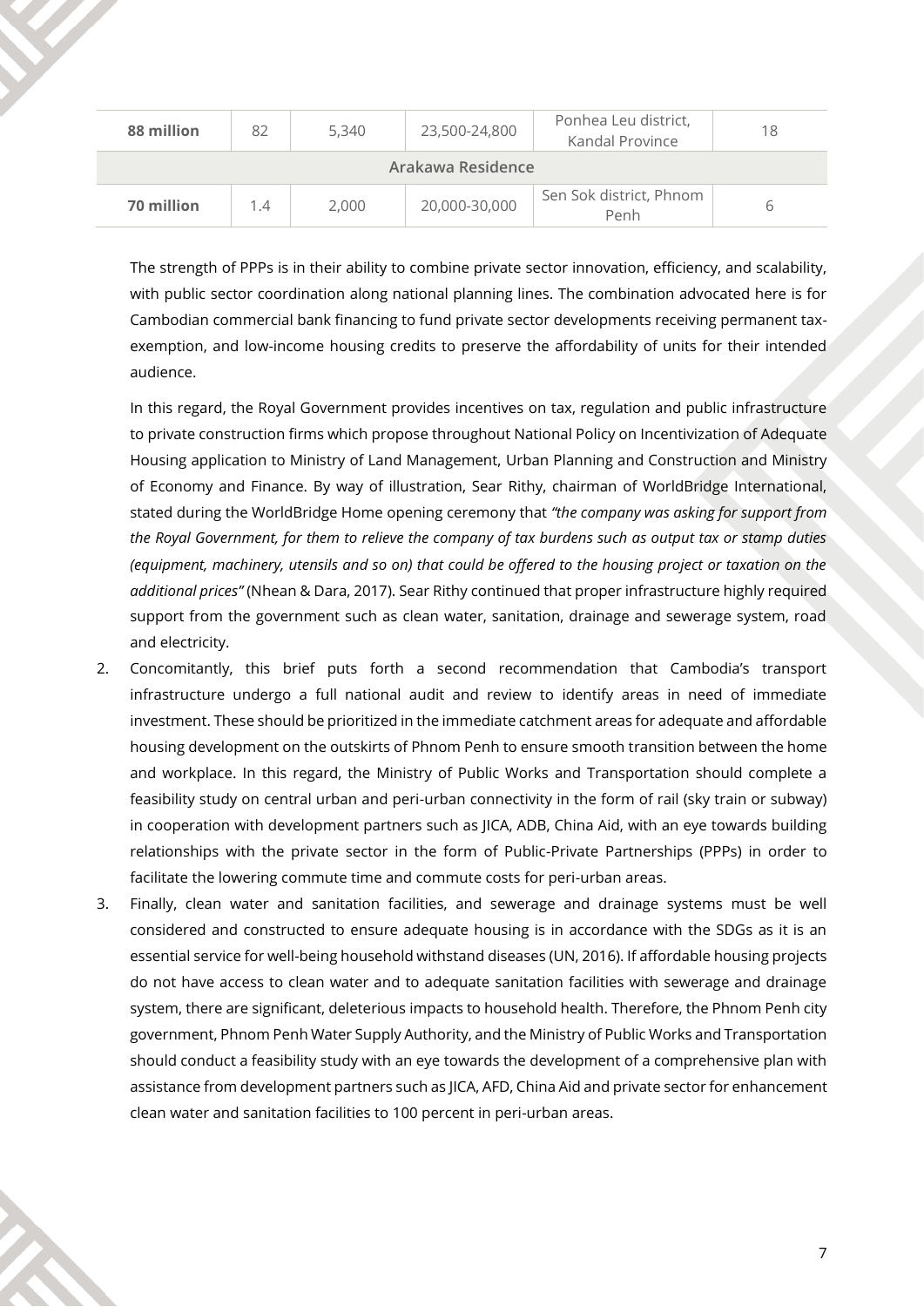#### **References**

AESOP. (2019). AESOP Annual Congress: Planning for Transition. In AESOP Annual Congress: Planning for Transition. Venice.

Charles, A. (2016). The New Urban Agenda has been formally adopted. So what happens next?. Retrieved 29 August 2019, from [https://www.weforum.org/agenda/2016/11/last-month-a-new-global](https://www.weforum.org/agenda/2016/11/last-month-a-new-global-agreement-to-drive-sustainable-urban-development-was-reached-so-what-is-it-and-happens-next/)[agreement-to-drive-sustainable-urban-development-was-reached-so-what-is-it-and-happens-next/](https://www.weforum.org/agenda/2016/11/last-month-a-new-global-agreement-to-drive-sustainable-urban-development-was-reached-so-what-is-it-and-happens-next/)

General Department of Housing. (2018). National Policy on Incentivization of Adequate Housing. Phnom Penh: Ministry of Land Management, Urban Planning, and Construction.

General Department of Housing. (2016). Cambodia National Report for Habitat III Preparation. Phnom Penh: Ministry of Land Management, Urban Planning and Construction.

Habitat for Humanity Cambodia. (2017, June 27). National Housing Forum. Retrieved March 06, 2019, from Habitat for Humanity Cambodia: [http://habitatcambodia.org/what-we-build/national-housing](http://habitatcambodia.org/what-we-build/national-housing-forum/)[forum/](http://habitatcambodia.org/what-we-build/national-housing-forum/)

Ministry of Economy and Finance. (2016). Policy Paper on Public-Private Partnerships for Public Investment Project Management 2016-2020. Phnom Penh: Ministry of Economy and Finance.

Ministry of Planning. (2012). Migration in Cambodia: Report of the Cambodian Rural Urban Migration Project. Phnom Penh: Ministry of Planning. Retrieved from [https://www.google.com/url?sa=t&rct=j&q=&esrc=s&source=web&cd=1&cad=rja&uact=8&ved=2ahUKEwik](http://nada-nis.gov.kh/index.php/catalog/9/download/68) [mY7GvZDjAhUC7XMBHV0zDvkQFjAAegQIAhAC&url=http%3A%2F%2Fnada](http://nada-nis.gov.kh/index.php/catalog/9/download/68)[nis.gov.kh%2Findex.php%2Fcatalog%2F9%2Fdownload%2F68&usg=AOvVaw0DwlaWy4EeXLHSyuSKByjK](http://nada-nis.gov.kh/index.php/catalog/9/download/68)

MLMUPC. (2014). National Policy on Housing. Phnom Penh: Ministry of Land Management, Urban Planning, and Construction.

Narim, K. (2019). City Hall laments growing traffic woes. Khmer Times. Retrieved from <https://www.khmertimeskh.com/50579155/city-hall-laments-growing-traffic-woes/>

National Institute of Statistics. (2019). *General Population Census of the Kingdom of Cambodia 2019.* Phnom Penh: National Institute of Statistics, Ministry of Planning.

National Institute of Statistics. (2017). Cambodia Socio-Economic Survey 2017. Phnom Penh: National Institute of Statistics

Nhean & Dara. (2017, January 12). *Cambodia sees debut Affordable Housing initiative also benefiting Gov't*. Retrieved August 20, 2019, from Cambodian Valuers and Estate Agents Association: [http://www.cvea.org.kh/en/association-training/35-real-estate-news-2/1568-cambodia-sees-debut](http://www.cvea.org.kh/en/association-training/35-real-estate-news-2/1568-cambodia-sees-debut-affordable-housing-initiative-also-benefiting-gov-t.html)[affordable-housing-initiative-also-benefiting-gov-t.html](http://www.cvea.org.kh/en/association-training/35-real-estate-news-2/1568-cambodia-sees-debut-affordable-housing-initiative-also-benefiting-gov-t.html)

OHCHR. (2006). Report of the Special Rapporteur on adequate housing as a component of the right to an adequate standard of living, Miloon Kothari. UN Economic, Social and Cultural Rights.

Preparatory Committee for the United Nations. (2016). Housing Policies. Conference on Housing and Sustainable Urban Development (Habitat III). A/CONF.226/PC.3/23, p. 2. Surabaya, Indonesia: UN General Assembly. Retrieved fro[m https://undocs.org/A/CONF.226/PC.3/23](https://undocs.org/A/CONF.226/PC.3/23)